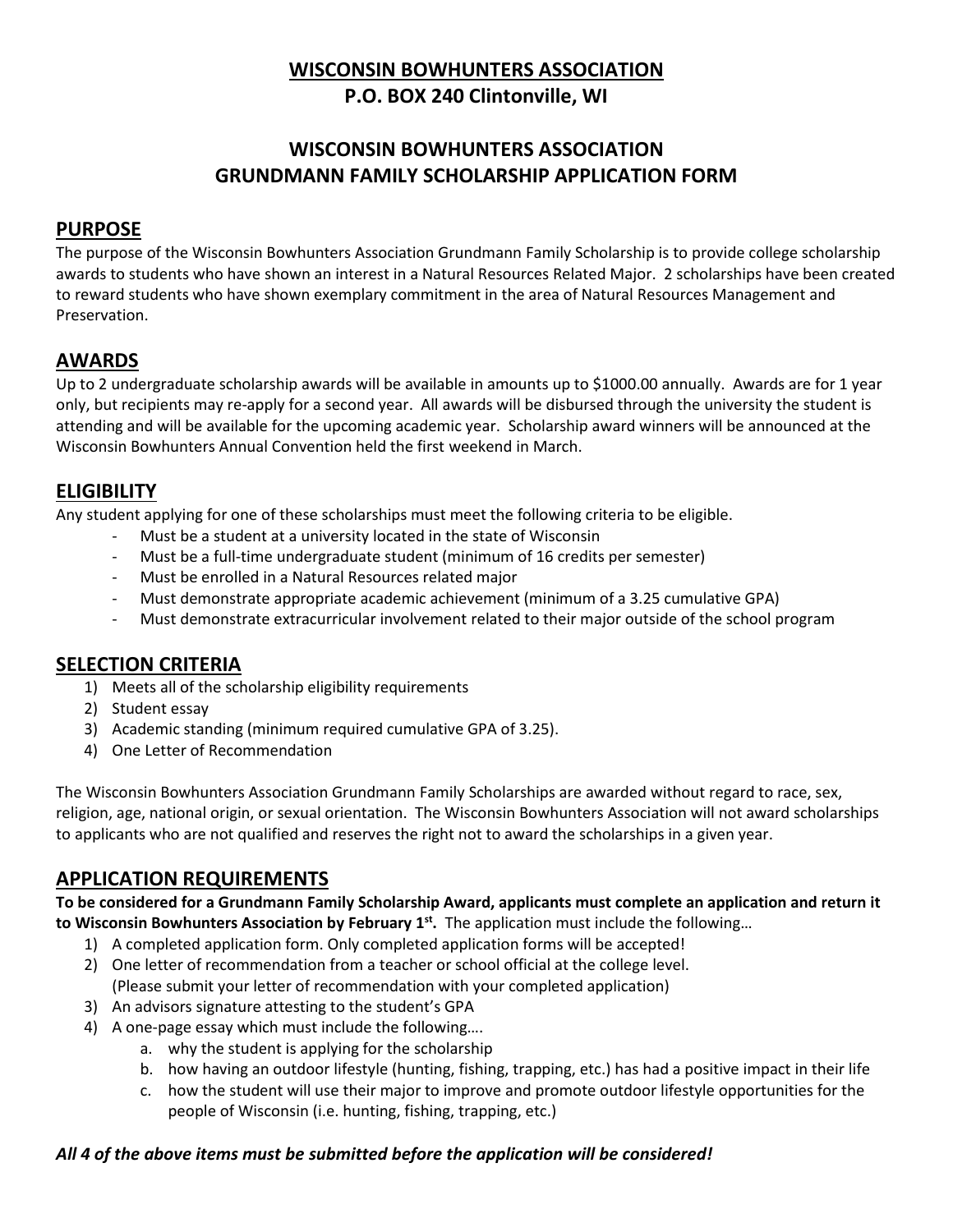## **SUBMISSION OF APPLICATION FORM**

The application form starting on page 3 is a fillable pdf. Fill it out completely electronically, then "Save a Copy". **Note that the application requires a signature. You may provide an electronic signature, or print out the completed application, sign it and either scan it as a pdf or mail in the completed printed application.**  For the essay you can use the page provided in the application form or attach a separate page.

Completed application forms along with the teacher's letter of recommendation should be sent as a pdf file to office@wisconsinbowhunters.com. Please include the applicant's last name as part of the file name.

Alternatively, completed print applications should be mailed to…

Wisconsin Bowhunters Association Attn: Grundmann Family Scholarship Application P.O. Box 240 Clintonville, WI 54929

## **NOTE THAT ALL APPLICATION MATERIALS MUST BE RECEIVED BY FEBRUARY 1ST**

**Questions about the application process may be directed to:**

**E-mail: office@wisconsinbowhunters.org**

**Phone: (715) 823-4670**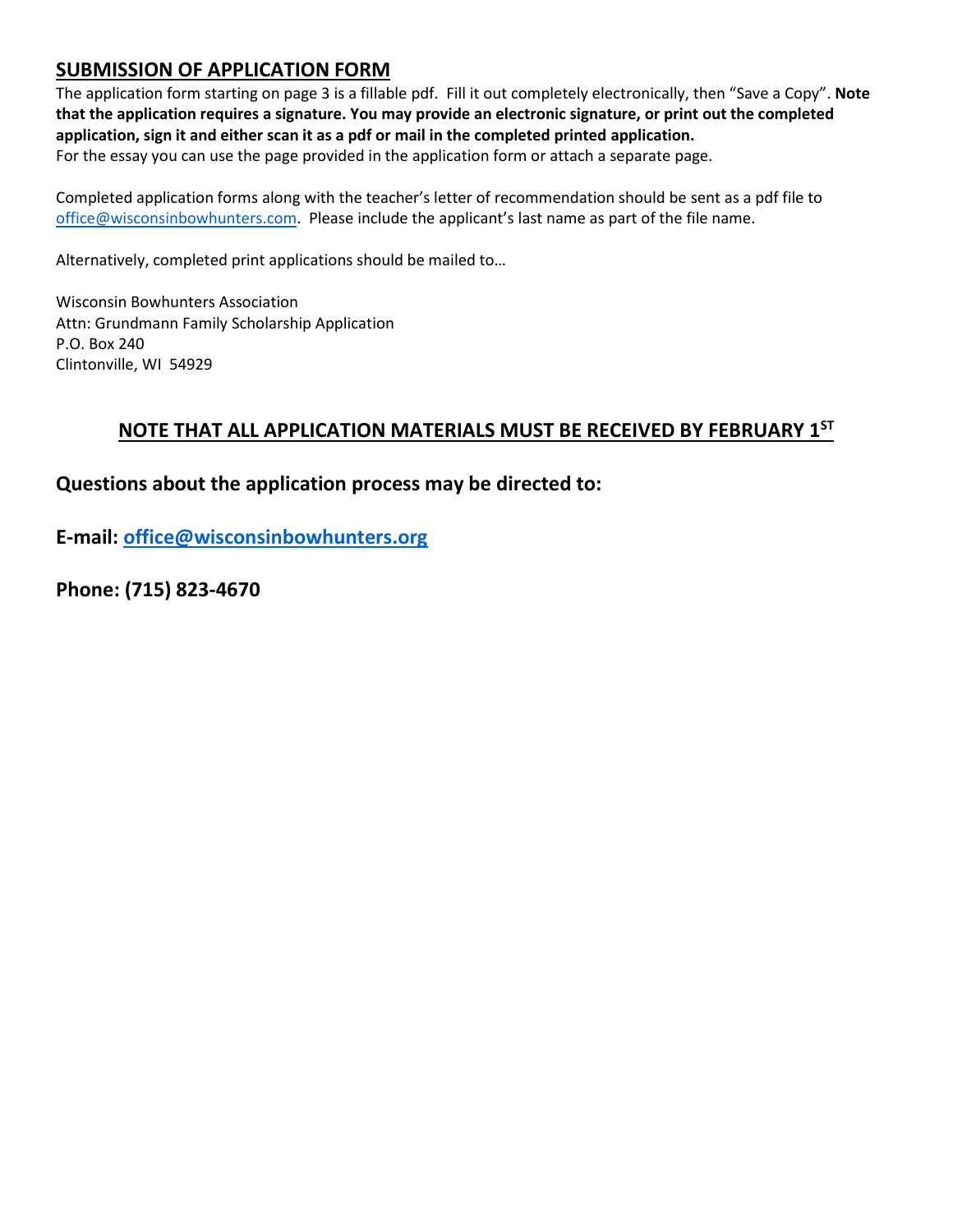## **WBH GRUNDMANN FAMILY SCHOLARSHIP APPLICATION FORM**

## **A. GENERAL INFORMATION**

| <b>B. EDUCATION INFORMATION</b>                                                                                |  |  |  |
|----------------------------------------------------------------------------------------------------------------|--|--|--|
|                                                                                                                |  |  |  |
| Check the class you will be in next fall ______________ Sophomore ______________ Junior _______________ Senior |  |  |  |
|                                                                                                                |  |  |  |
|                                                                                                                |  |  |  |
|                                                                                                                |  |  |  |
| Advisor/School Official Signature Verifying Grade Point                                                        |  |  |  |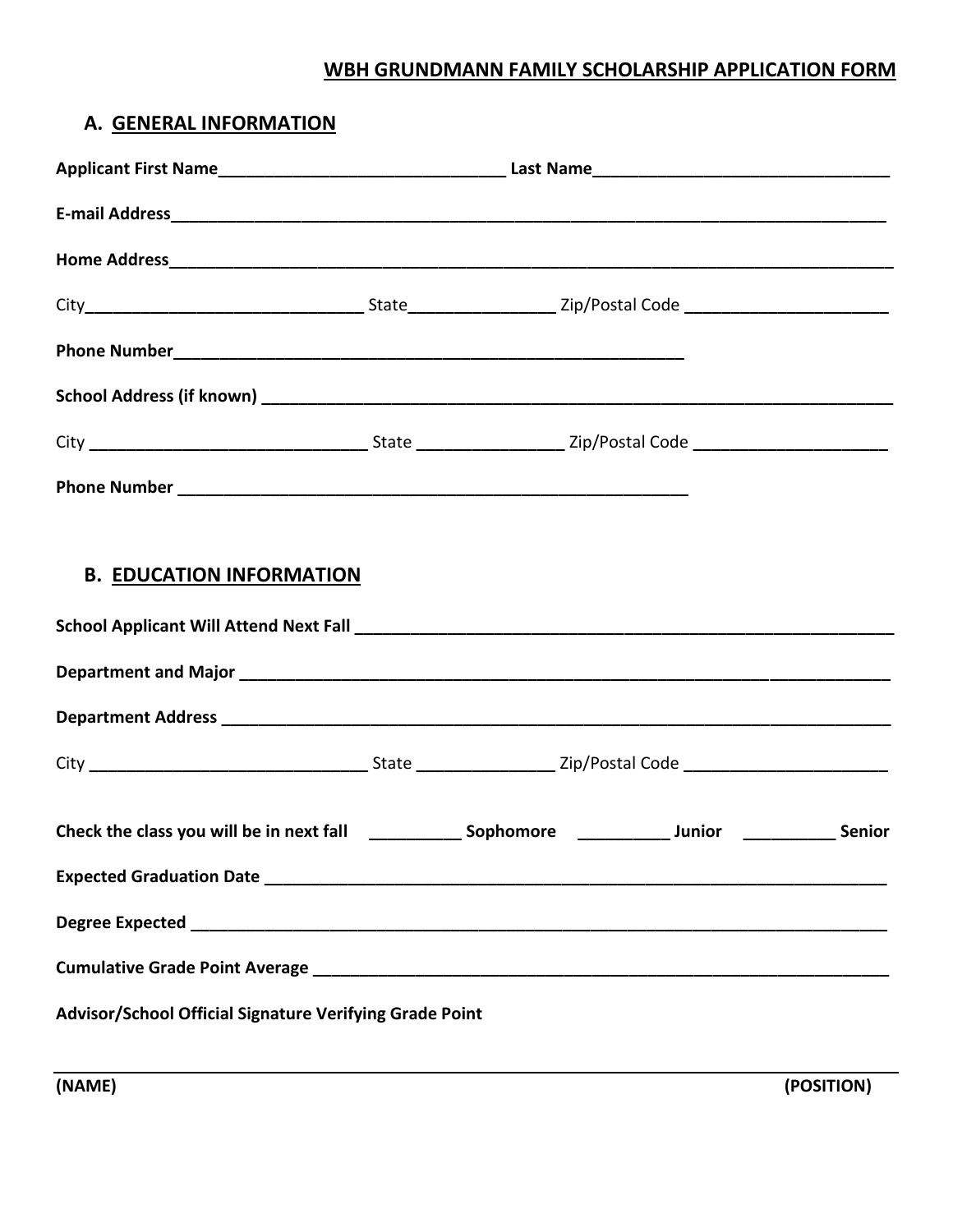|  |  |  | C. EXTRACURRICULAR INVOLVEMENTS (clubs, organizations, volunteer work, work experience, etc.) |  |
|--|--|--|-----------------------------------------------------------------------------------------------|--|
|--|--|--|-----------------------------------------------------------------------------------------------|--|

**\_\_\_\_\_\_\_\_\_\_\_\_\_\_\_\_\_\_\_\_\_\_\_\_\_\_\_\_\_\_\_\_\_\_\_\_\_\_\_\_\_\_\_\_\_\_\_\_\_\_\_\_\_\_\_\_\_\_\_\_\_\_\_\_\_\_\_\_\_\_\_\_\_\_\_\_\_**

**\_\_\_\_\_\_\_\_\_\_\_\_\_\_\_\_\_\_\_\_\_\_\_\_\_\_\_\_\_\_\_\_\_\_\_\_\_\_\_\_\_\_\_\_\_\_\_\_\_\_\_\_\_\_\_\_\_\_\_\_\_\_\_\_\_\_\_\_\_\_\_\_\_\_\_\_\_**

**\_\_\_\_\_\_\_\_\_\_\_\_\_\_\_\_\_\_\_\_\_\_\_\_\_\_\_\_\_\_\_\_\_\_\_\_\_\_\_\_\_\_\_\_\_\_\_\_\_\_\_\_\_\_\_\_\_\_\_\_\_\_\_\_\_\_\_\_\_\_\_\_\_\_\_\_\_**

**\_\_\_\_\_\_\_\_\_\_\_\_\_\_\_\_\_\_\_\_\_\_\_\_\_\_\_\_\_\_\_\_\_\_\_\_\_\_\_\_\_\_\_\_\_\_\_\_\_\_\_\_\_\_\_\_\_\_\_\_\_\_\_\_\_\_\_\_\_\_\_\_\_\_\_\_\_**

**\_\_\_\_\_\_\_\_\_\_\_\_\_\_\_\_\_\_\_\_\_\_\_\_\_\_\_\_\_\_\_\_\_\_\_\_\_\_\_\_\_\_\_\_\_\_\_\_\_\_\_\_\_\_\_\_\_\_\_\_\_\_\_\_\_\_\_\_\_\_\_\_\_\_\_\_\_**

#### **(if more space is needed attach a separate sheet)**

## **D. Application Statement**

The information provided in my application is to the best of my knowledge, complete and accurate, and I understand that false statements on this application will disqualify me from scholarship consideration.

I, (please print name) *Dependence in the state of the state of the state is any college*  $\blacksquare$ , give permission for any college or school to release to the Wisconsin Bowhunters Association any information necessary to process my application to the program.

| <b>Applicant's Signature</b> |
|------------------------------|
|------------------------------|

**(Date)**

#### **E. SUMMARY**

## **TO COMPLETE THIS APPLICATION YOU MUST**

- 1. Send with this completed application a one-page typed statement telling why you are applying for the scholarship, your qualifications, the positive impact of an outdoor lifestyle (hunting, fishing, trapping, etc.) on your life, and how you will use your major to improve and promote outdoor lifestyle opportunities (hunting, fishing, trapping, etc.) for the people of Wisconsin.
- 2. Advisor's Signature verifying grade point average
- 3. Letter of Recommendation from a college teacher/official included with the application

#### **APPLICATION DEADLINE IS FEBRUARY 1ST**

| Mail completed applications to: | <b>Wisconsin Bowhunters Association</b>        |  |
|---------------------------------|------------------------------------------------|--|
|                                 | Attn: Grundmann Family Scholarship Application |  |
|                                 | P.O. Box 240                                   |  |
|                                 | Clintonville, WI 54929                         |  |